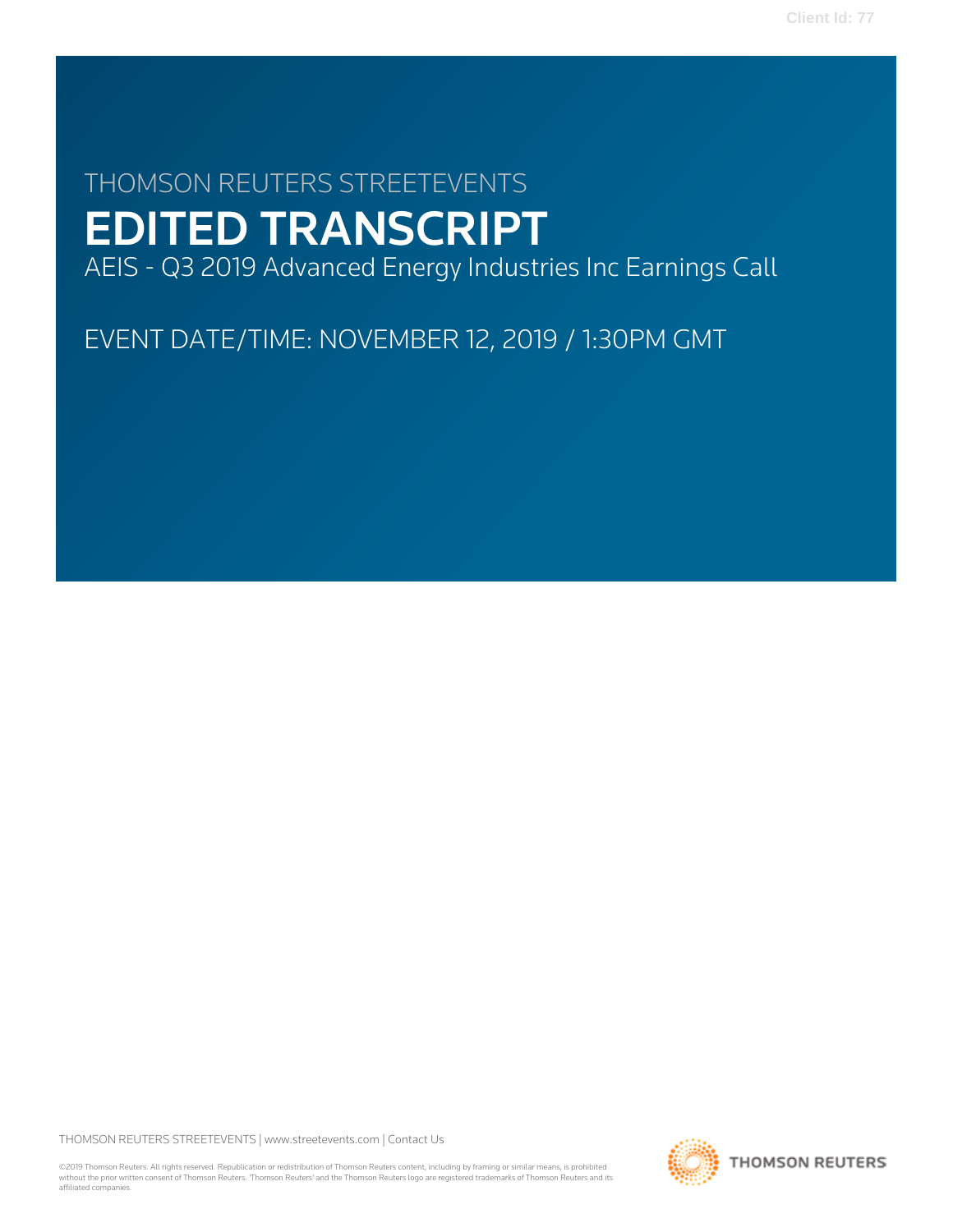### **CORPORATE PARTICIPANTS**

**Paul R. Oldham** Advanced Energy Industries, Inc. - Executive VP & CFO **Yeuk-Fai Mok** Advanced Energy Industries, Inc. - VP of Strategic Marketing & IR **Yuval Wasserman** Advanced Energy Industries, Inc. - President, CEO & Director

### **CONFERENCE CALL PARTICIPANTS**

**Amanda Marie Scarnati** Citigroup Inc, Research Division - Semiconductor Consumable Analyst **Krish Sankar** Cowen and Company, LLC, Research Division - MD & Senior Research Analyst **Mehdi Hosseini** Susquehanna Financial Group, LLLP, Research Division - Senior Analyst **Pavel S. Molchanov** Raymond James & Associates, Inc., Research Division - Energy Analyst **Thomas Robert Diffely** D.A. Davidson & Co., Research Division - MD & Senior Research Analyst **Yu Shi** Needham & Company, LLC, Research Division - Associate

### **PRESENTATION**

### **Operator**

Ladies and gentlemen, thank you for standing by and welcome to the Third Quarter 2019 Advanced Energy Industries Earnings Conference Call. (Operator Instructions)

I would now like to hand the conference over to your speaker today, Edwin Mok, Vice President, Strategic Marketing and Investor Relations. Please go ahead, sir.

### **Yeuk-Fai Mok** - Advanced Energy Industries, Inc. - VP of Strategic Marketing & IR

Thank you, operator. Good morning, everyone. Welcome to Advanced Energy's Third Quarter 2019 Earnings Conference Call. With me today are Yuval Wasserman, our President and CEO; Paul Oldham, our Executive Vice President and CFO; and Brian Smith, our Director of Investor Relations. If you have not seen our earnings press release, you can find it on our website at ir.advanced-energy.com. There, you will also find a slide presentation to follow along our discussion today.

Let me remind you that today's call contains forward-looking statements, which are subject to risks and uncertainties that could cause actual results to differ materially and are not guarantees for future performance. Information concerning these risks and uncertainties is in our filings with the SEC. All forward-looking statements are based on management's estimates, projections and assumption as of today, November 12, 2019, and the company assumes no obligation to update them. Long-term targets and aspirational goals presented today should not be interpreted in any respect as guidance.

Today's call also includes Advanced Energy's non-GAAP financial measures. An explanation of these measures as well as reconciliations between GAAP and non-GAAP measures are contained in our press release and our presentation.

Before I pass the call to Yuval, I'd like to go over 2 housekeeping items. First, AE will be hosting our Analyst Day on Monday, December 16 in New York City. We welcome all of you to join us at this event where you will learn more about our market opportunities, our strategies to outgrow our markets and to [accelerate] earnings growth, and additional details on Artesyn. Additionally, with the acquisition of Artesyn Embedded Power, we have reclassified our revenue breakdown into 4 market verticals, which better reflects the broadened exposure of our business. Our comments today will reflect this change. Detail on these market verticals can be found in today's third quarter 2019 10-Q filing. In today's earnings press release, you can also find the reconciliations of our historical data between the old and the new market verticals.

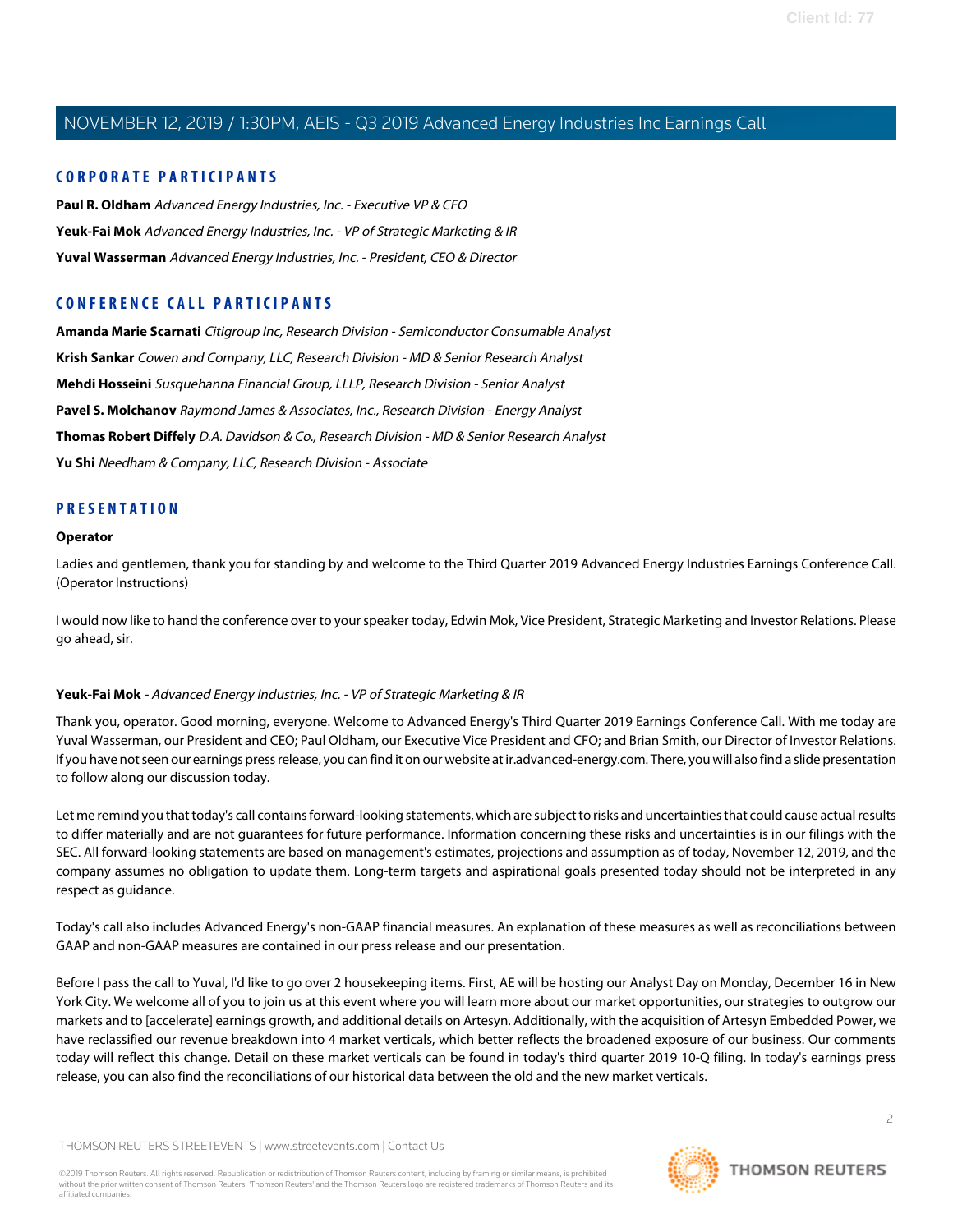With that, let me pass the call to our President and CEO, Yuval Wasserman. Yuval?

### **Yuval Wasserman** - Advanced Energy Industries, Inc. - President, CEO & Director

Thank you, Edwin. Good morning, everyone, and thank you for joining us on this call. Advanced Energy delivered strong financial results in the third quarter, with our organic revenue and earning exceeding the high-end of our guidance ranges. Despite the challenging macroeconomic environment, we saw improved market conditions for semiconductor equipment, the successful ramp of several new designs we previously secured, introduction of new innovative technologies and strong operational execution by our team.

Lastly, we closed the acquisition of Artesyn Embedded Power ahead of schedule, which computed additional revenue and earnings and accelerates our growth as a premier provider of power electronic solutions.

Let me start with Artesyn. The acquisition closed on September 10 and contributed \$41 million in revenue and \$0.07 per share in non-GAAP earnings accretion to Q3 results. We are pleased to welcome the Artesyn employees into the AE family. We have begun executing on integration plan starting on day 1, and it is progressing well. We are building an integrated functional organization to enable efficiencies and increased focus on the application spaces we serve. The advantages of our combined company, both on the top and bottom lines, are significant. We are extremely excited about the opportunities for the combined company to create a platform for accelerated growth in both revenues and earnings as we execute our integration strategy.

Turning now to our markets and performance in the third quarter. In semiconductor equipment, investments in both foundry/logic and equipment spending out of China increased in Q3. Demand for our products strengthened over the course of the quarter and, coupled with new designs contributing incremental revenues, our semi products sales surpassed our original outlook. As expected, semi service revenues was down modestly from Q2 due to low fab utilization in some regions, partially offset by good execution by our service team to grow higher-value programs.

As we look forward to the fourth quarter, we see continued strength in foundry/logic and a pickup in memory spending as well as an end to the OEM inventory drawdown. As a result, we expect organic semi revenue in the second half of 2019 to grow versus the first half, with semi product revenue growing at high teens and service revenue remaining flat half over half. As a company dedicated to customer success through technical excellence, we are very pleased to have received a supplier excellence award this quarter from Lam Research. This award recognize our highly collaborative engagement with our customers as we deliver innovative solutions and industry-leading performance in quality and service.

Through this semi downturn, our OEM customers have accelerated the roadmaps for developing next-generation processing equipment that comes with higher content and more complex power requirements. Advanced Energy is meeting these challenges with winning power solutions.

During the third quarter, we shipped multiple RF, DC, RPS and high voltage products into development programs across various next-generation devices, processes and technologies. We secured new design wins for processing advanced carbon-based films, gained position for new types of memory devices at 2 leading OEMs and won multiple advanced packaging applications. In addition, we have seen increased market adoption of our remote plasma sources, which we believe delivered substantially better performance, quality and total cost of ownership than incumbent solutions. We believe RPS offers new growth opportunities for AE in advanced applications for service modification, radical chemistry-based processes and soft etch. Beyond these wins, we continue to see growing demand for our RF delivery systems. Our differentiating RF matching technologies are gaining adoption by key customers for next-generation plasma processes, replacing competitors' simple RF matches and enabling AE to gain share in this market. At one of our leading customers, sales of our most advanced RF matching network, the Navigator II, are on track to grow in 2019 faster than the overall market for plasma processing equipment.

With a robust technology roadmap that will continue to set the standard for RF matches, we are confident our share will continue to grow as the industry moves forward on the technology curve.

On October 22, we launched PowerInsight, an industry-first big data analytics solution for power delivery systems. PowerInsight transform data captured from our products into actionable intelligence, driving advanced diagnostics and predictive analytics for process-power applications and equipment. This new product offering is already installed across several customers and has demonstrated material improvement to our customer's

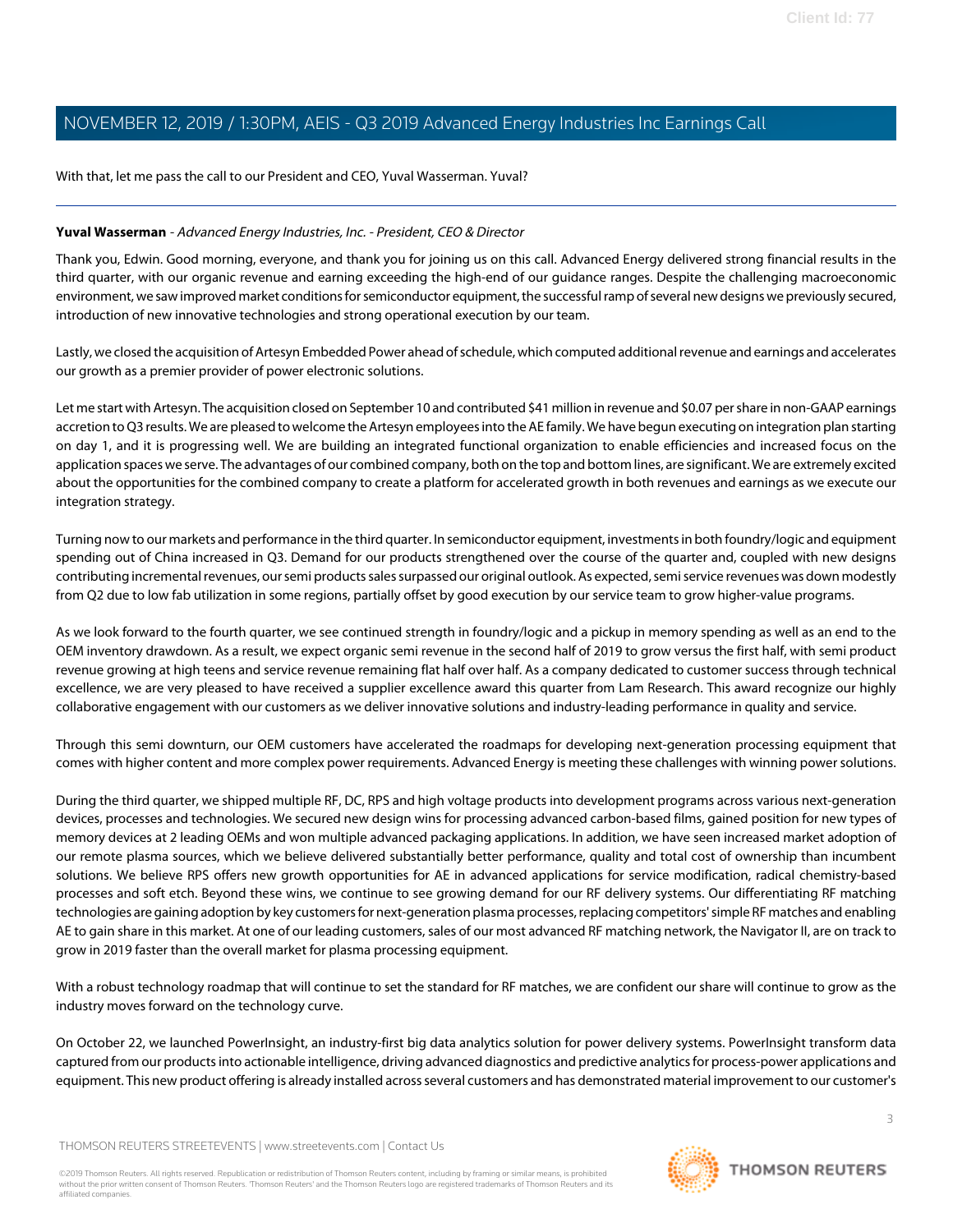costs, yield and process performance. We believe this could be another game-changing technology from a company that had led the industry in power conversion innovation for nearly 4 decades.

Turning to our industrial and medical markets. Overall revenue grew on a combined basis, both sequentially and year-over-year, with a few weeks of Artesyn revenue offsetting expected weakness in organic AE applications. Excluding Artesyn, industrial and medical revenue met our target in the third quarter with continuing macro weakness out of China in the lengthy period of manufacturing contraction in Europe. In addition, we saw weak demand throughout the quarter in automotive and industrial applications and increased price pressure in the solar market, resulting in push out of sale manufacturing investments. Despite this macro backdrop, our team executed well in targeting new design wins and in preparing for the ramp of several new wins in the fourth quarter.

In the flat panel display market, we secured a large multiyear design win for OLED applications and continue to see growing opportunities for AE as the industry transitions into next-generation display technologies. In the area of automotive emission measurement and testing equipment, we won several designs expanding our global presence in this regulatory driven market.

In medical imaging and diagnostic market, our portfolio of high and low voltage power supplies continues to gain momentum. We project organic industrial revenue to improve sequentially in the fourth quarter, driven mainly by early ramp of the these design wins, but at a lower level than the first half due to macro weakness and push out of several projects into 2020.

Artesyn contributed incremental revenue to our industrial and medical markets in the short time we owned the business in Q3. Revenues in this market were particularly strong during this initial period, benefiting from a major motor drive design win and solid performance in the medical technology market. Looking forward, we anticipate our total sales into the industrial and medical market to represent our second largest revenue stream.

With the Artesyn acquisition, Advanced Energy entered 2 very large new markets, data center computing and telecom and networking. The data center computing market is starting to recover after a period of an inventory digestion. In addition, several new design wins at major hyperscale and enterprise customers are expected to contribute solid revenue growth in the fourth quarter. As a result, we anticipate fourth quarter revenue in data center computing to surpass last year's run rate. With Artesyn's telecommunication products, 5G has also become an important secular growth driver for Advanced Energy. Our prior suppliers are designed into many types of equipments supporting 5G, including next-generation base stations, backhaul networks in the cloud and edge computing infrastructure. While 5G has remained a small contributor to our revenue in the telecom and networking markets so far, we are well positioned with design wins across multiple 5G platforms at infrastructure equipment suppliers. However, with near-term reduction of telecom investment partially due to trade dispute, we expect revenues in telecom and networking to fall below the historical run rate in the fourth quarter before recovering in 2020.

In summary, I'm excited leading the new Advanced Energy on the path of becoming a top-tier industrial technology company with accelerated earnings growth. Our technologies are gaining momentum in our markets, and we continue to introduce game-changing innovation in RF power delivery, RF matching, remote plasma sources and now data applications with PowerInsight. Looking forward, we are encouraged that some of our key markets, such as semiconductor and data center computing, have started to recover, although visibility about level and duration of the recovery remains limited.

Finally, as we welcome Artesyn to the AE family and integrate our organizations, I am confident we will unlock new revenue and profit growth opportunities.

I would like to thank our customers, shareholders, partners and our valued employees for your support. I look forward to seeing many of you in the upcoming quarter, especially at our upcoming analyst event scheduled for December 16 in New York City.

With that, let me turn the call over to Paul.

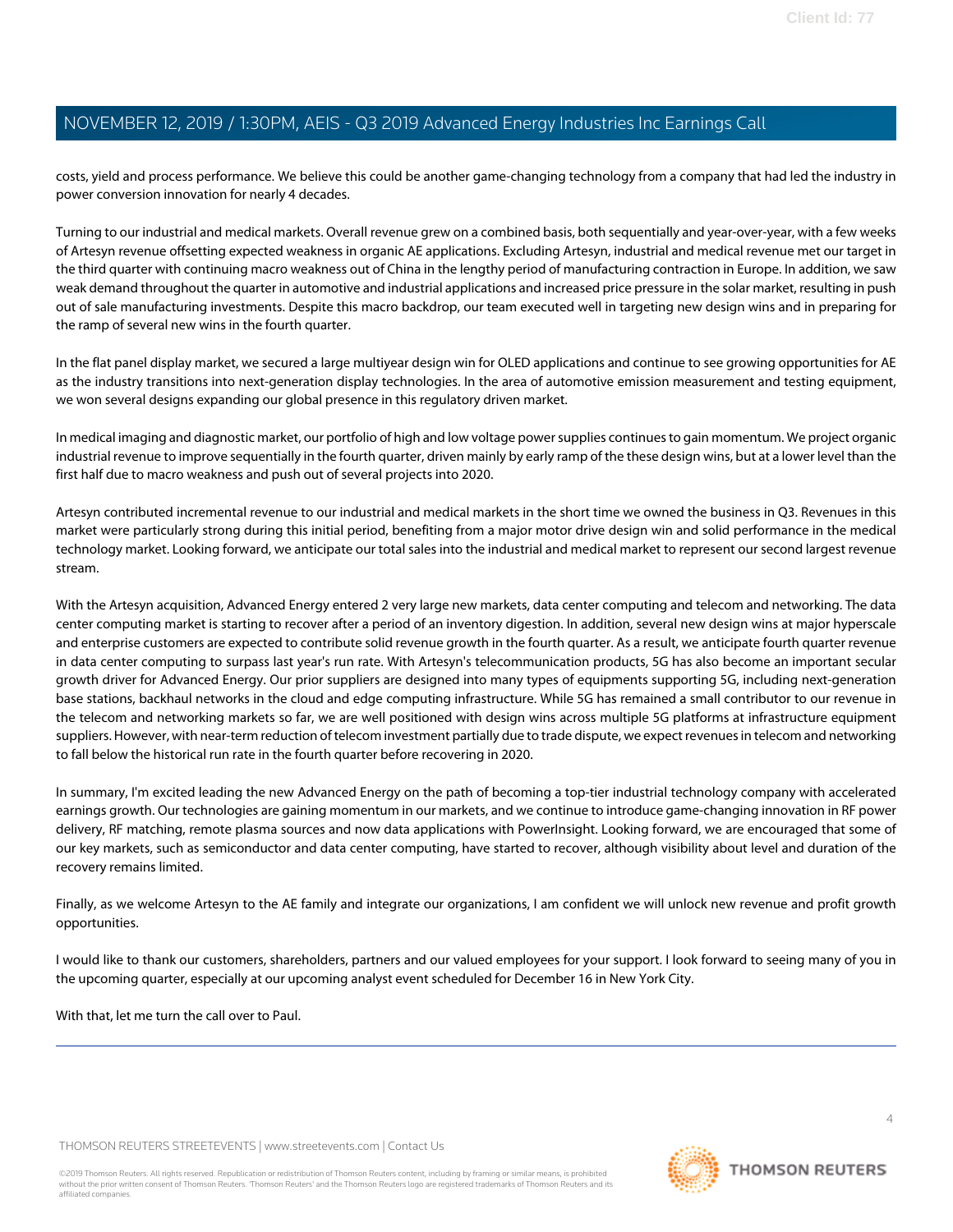### **Paul R. Oldham** - Advanced Energy Industries, Inc. - Executive VP & CFO

Thank you, Yuval, and good morning, everyone. Before I begin, let me remind you of what Edwin stated at the outset. Starting from this quarter, we have reclassified our revenue breakdown into 4 market verticals. As part of this change, we have included service revenues within their respective markets, consistent with the majority of our peers and customers. In addition, we have updated Artesyn's pro forma 2018 revenue based on these market classifications. You will find supplementary tables of historical and third quarter data in the earnings slide deck. Also as Yuval mentioned, going forward, we expect to run the company in an integrated functional structure in order to drive efficiencies and synergies, but we will provide organic and inorganic results for comparative purposes in the interim period.

Turning now to the results for the quarter. Total revenue for the quarter was \$175.1 million, up 30% from last quarter and up 1% from a year ago. On an organic basis, revenue of \$134.2 million was above the high end of our guidance range. The addition of Artesyn added \$40.9 million in the 20 days we owned the business.

Looking at sales by market, semiconductor equipment revenue was \$96.4 million, up 7% from last quarter and down 20% year-over-year. Semi product sales grew 9% sequentially in the third quarter, and we're ahead of our target, driven by strengthening foundry/logic investments and incremental contributions from our prior design wins.

Looking into Q4, we expect our total semi revenue to grow in the low- to mid-teens sequentially, supported by strong foundry/logic, early signs of NAND spending, OEM inventories' bottoming and incremental revenues from our design wins.

Revenues from industrial and medical markets were \$55.2 million, an increase of 23% from the second quarter and up 4% from last year. On an organic basis, revenues came in at \$38.7 million, down 13% sequentially and in line with our expectations. Macro headwinds and delayed timing of projects were the primary drivers of the sequential decline, with major solar projects being pushed out over the next several quarters. Despite the pushouts, we continue to anticipate our organic industrial revenues to improve sequentially in the fourth quarter as we deliver products to several new design wins.

Artesyn products added \$16.4 million of sales in the industrial and medical markets in Q3. Data center computing revenue was \$13.5 million and telecom and networking revenue was \$10 million. Our team did a great job closing the quarter with strong shipments. However, with just 20 days of reported Artesyn revenues, I caution you not to over-extrapolate revenues in these markets for your forward-looking models.

Going into Q4, we anticipate demand from the data center computing market to strengthen, driven by several new programs at hyperscale and enterprise computing customers. On the other hand, sales into telecom and networking in Q4 are expected to be lower than historical levels due to near-term delays in telco investments. As additional information, our total service revenue in Q3 was down 5.7% sequentially and 4.4% year-over-year as expected. You can find this information on the face of the P&L.

Excluding the divestiture of our U.S.-based central inverter business in May, service was down 3.6% sequentially and flat year-over-year. Lower fab utilization impacted demand for used equipment and retrofits in the quarter. But longer term, we remain confident our organic service business will continue to grow at greater than 10% cumulative growth rate.

Gross margin for the quarter was 42%, cost of sales included approximately \$1.5 million of acquisition-related costs and \$1.3 million of start-up facility costs related to our new Malaysia factory. We are making good progress on the build out and have started builds of financial products.

On a non-GAAP basis, gross margin was 43.6%. Organic margins improved sequentially due to lower fixed cost, improved efficiency and mix. As expected, the Artesyn products lowered total gross margins this quarter by approximately 500 basis points, but added over \$10 million of non-GAAP gross profit.

Looking to Q4 with the full quarter of Artesyn revenue, we expect adjusted gross margins to be in the 34% to 36% range. GAAP operating expenses in Q3 came in at \$64.1 million, including \$6.4 million of acquisition-related costs, \$3 million of intangibles amortization, \$840,000 of stock compensation and \$375,000 of transition and restructuring costs. Excluding those items, non-GAAP operating expenses came in at \$53.5 million, which included \$7.5 million of non-GAAP expense from Artesyn. Our team executed well, controlling cost during this downturn and allowing us to achieve organic

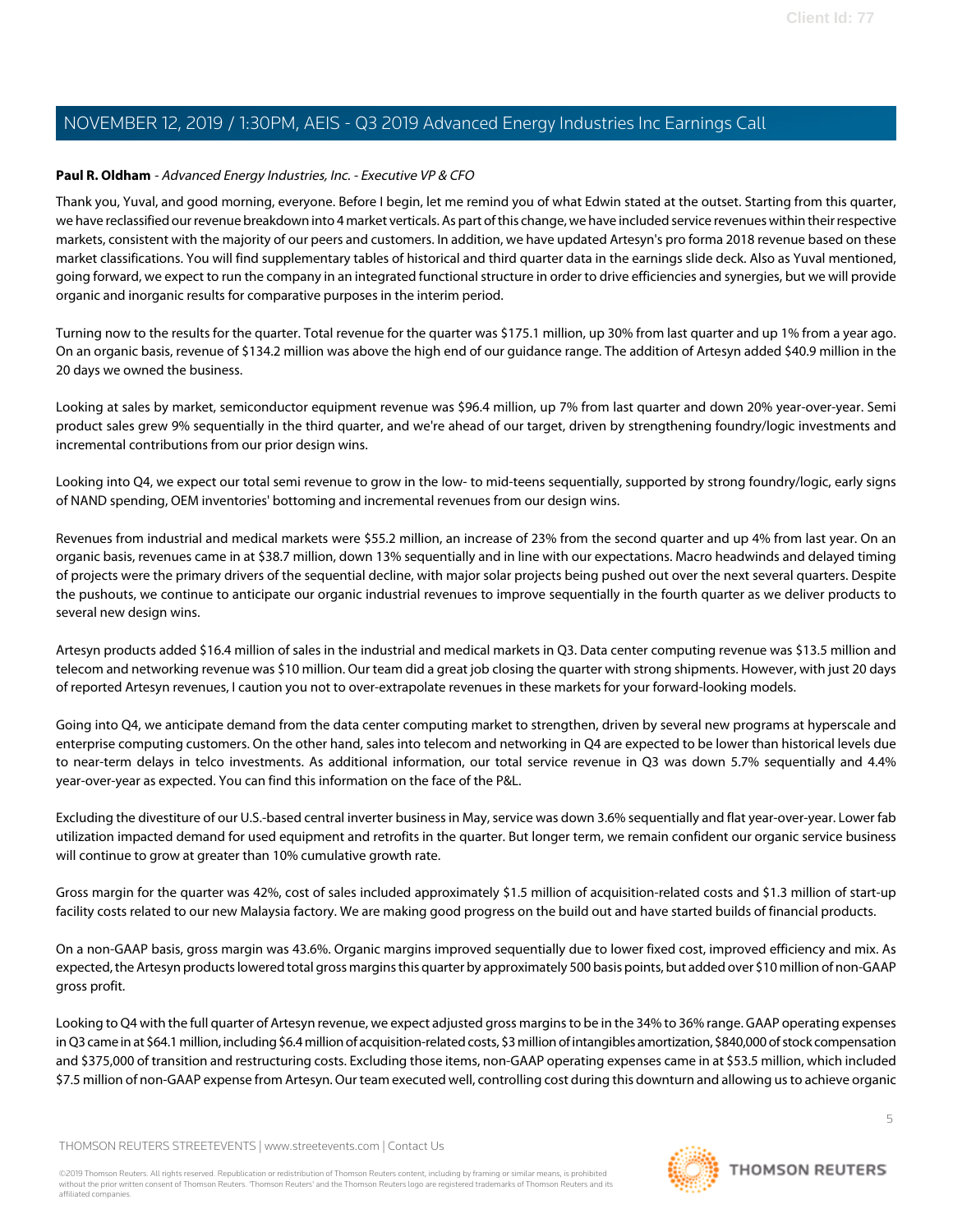spending at the low end of our target while allocating more investment into R&D to fund new critical product and technology development for next-generation semiconductor technologies.

Looking forward, we expect adjusted operating expenses in the fourth quarter to be between \$75 million and \$78 million. GAAP operating margin for the quarter was 5.4%, non-GAAP operating margin was 13.1%.

During the quarter, we paid \$700,000 of debt financing for the Artesyn acquisition and made our first principle payment of \$4.4 million. Going forward, we would expect quarterly net interest expense of between \$1.3 million to \$1.5 million, reflecting both the debt and interest income on our cash balances.

In Q3, we recorded GAAP tax expense of \$3.5 million or 32.5%, higher than normal due to the nondeductibility of certain transaction costs and a decision to change our election to permanently reinvest earnings in certain international locations. Our non-GAAP tax expense was \$3.4 million or 14%. Looking forward, we expect our GAAP and non-GAAP tax rate to be in the range of 17% to 18% with the addition of Artesyn.

On a GAAP basis, earnings per diluted share from continuing operations were \$0.19 compared to earnings of \$0.61 last quarter and \$0.90 last year. Last quarter's results were boosted by the onetime gain from the sale of the inverter service business and favorable discrete tax items.

Non-GAAP EPS for the quarter was \$0.54, above the high end of our guidance due to the revenue upside, good execution on our cost improvement and the addition of Artesyn. This compares to \$0.45 in the prior quarter and \$1.05 a year ago. Including the interest expense of financing, Artesyn added \$0.07 to our per share earnings. Again, due to the short period we owned Artesyn in Q3, I caution investors and analysts not over-extrapolate this profit contribution.

Turning now to the balance sheet. Operating cash flow from continuing operations was \$10.5 million. We ended the quarter with cash and marketable securities of \$341 million and total debt of \$343 million, leaving us with essentially 0 net debt. At the end of Q3, Artesyn added approximately \$121 million, including acquired cash to our net working capital. On an organic basis, net working capital was down slightly from Q2. Receivables increased slightly and DSO rose by 1 day to 63. Inventory increased by \$6 million to support early Q4 shipments and turns were 2.8x. Payables increased by nearly \$8 million due to timing of receipts and payments.

Capital expenditures for the quarter were \$8.9 million and depreciation was \$3.9 million. The higher capital spending was primarily related to the new manufacturing facility in Malaysia and some added capacity to support hyperscale design wins. During the quarter, we did not repurchase any shares.

Now let me turn to guidance. For the fourth quarter, we expect revenues to be \$310 million, plus or minus \$15 million, with low- to mid-teens growth in semiconductor, organic growth in industrial and medical and the addition of Artesyn products. We estimate Q4 non-GAAP earnings at \$0.68, plus or minus \$0.12 per share. We expect Artesyn products to represent just over half of our guided Q4 revenue and to be accretive to non-GAAP earnings.

In conclusion, our semiconductor market is coming out of the downturn and demand for our products across our markets is strengthening as multiple new programs ramp in the near term. We are pleased with our initial progress in planning and executing the integration of the combined companies. With a more diversified revenue stream, positive contribution from Artesyn products and anticipated synergies, we continue to believe that this acquisition strengthens our position as a pure-play powerhouse and sets the foundation for accelerated earnings growth over time.

With that, we will open the call to your questions. Operator?

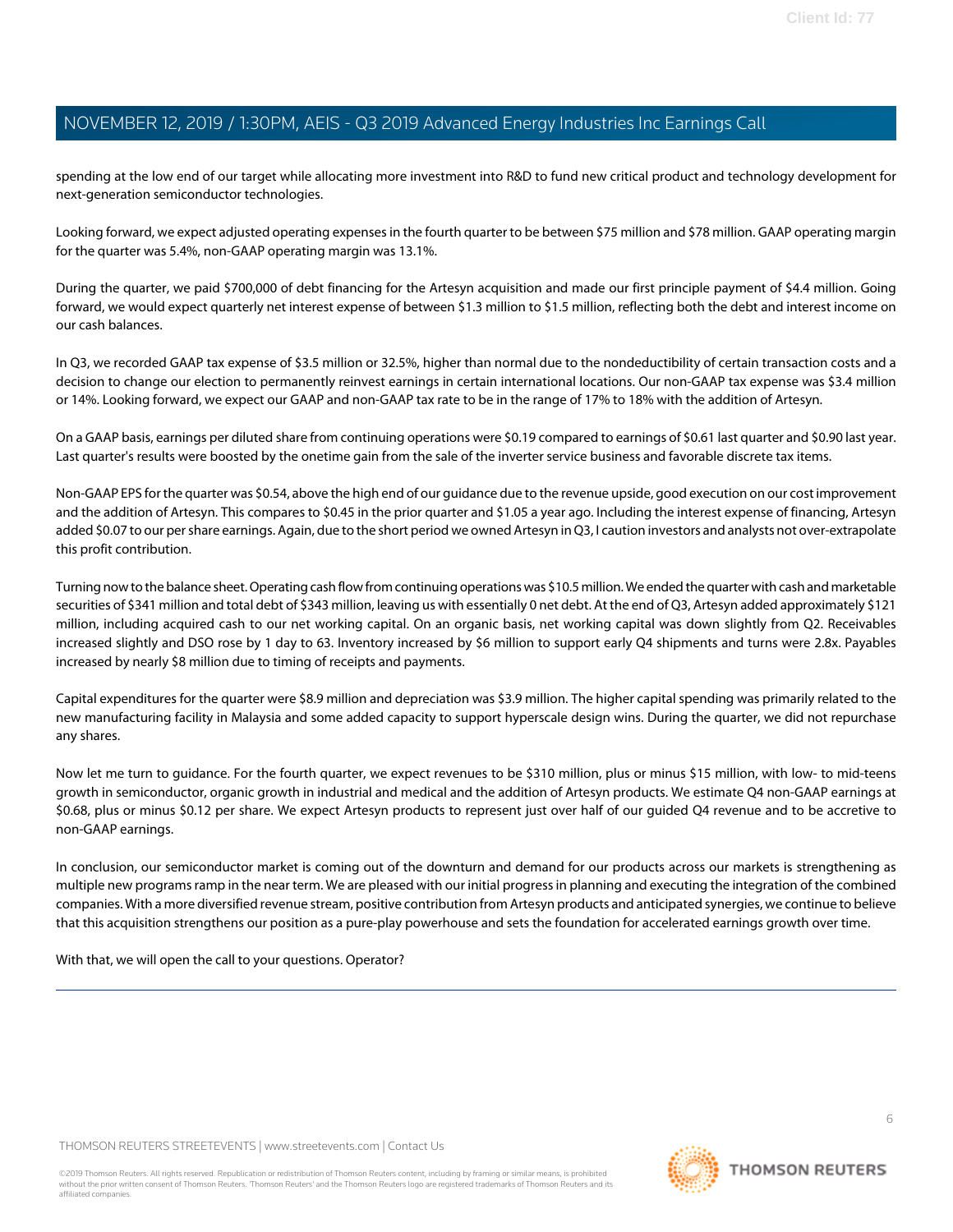### **QUESTIONS AND ANSWERS**

### **Operator**

(Operator Instructions) Our first question comes from Tom Diffely with D.A. Davidson.

#### **Thomas Robert Diffely** - D.A. Davidson & Co., Research Division - MD & Senior Research Analyst

Quick question on the comments you made about the OEMs' ending of your inventory ramp down. How big an impact was the inventory at OEMs during the quarter versus your expectations?

### **Paul R. Oldham** - Advanced Energy Industries, Inc. - Executive VP & CFO

Yes. Tom, I think it's a little hard to articulate because it's kind of a blend, right? I mean it's not a cliff, but as we -- in general, as we try to observe what's happening with our customers' inventory, it seems like we're seeing a pretty tight connection between what we're seeing in the market trends and in our results. So when we look through by customer, our sense is the drawdown is largely completed.

### **Yuval Wasserman** - Advanced Energy Industries, Inc. - President, CEO & Director

And it wasn't done at the same time, Tom. I mean, different customers had different timing of the drawdown.

#### **Paul R. Oldham** - Advanced Energy Industries, Inc. - Executive VP & CFO

That's right.

### **Thomas Robert Diffely** - D.A. Davidson & Co., Research Division - MD & Senior Research Analyst

Okay. Great. And then, Paul, a question on the guidance you just gave. Initially, you had \$0.07 impact from the acquisition in the quarter. I think we were expecting something in the lines of \$0.07 to \$0.10 a quarter for the next few quarters. Is that where we are as far as impacts from the Artesyn acquisition? Or there are some near-term items that make the earnings contribution different than that?

### **Paul R. Oldham** - Advanced Energy Industries, Inc. - Executive VP & CFO

Well, as it relates to the results, as I mentioned on the prepared remarks, be careful about extrapolating the results. You got a few weeks of revenues, which are typically at the end of the quarter disproportionate to the expenses, so it's very good results in that regard. You have a little bit of better mix, and you have some purchase accounting things that flow through there. So for this short period, those are very good earnings. But if you look at our guidance and you look at total, what we basically believe is that Artesyn's going to start right about what we -- where we thought when we announced the acquisition, where they would sort of run in the mid-single digits of operating income and gross margins in the low- to mid-20s.

So I'd say it's right on track to what we expected if you looked at our full quarter. And there's going to be a little noise at the beginning, as you can imagine, so it could be plus or minus that bit. But I think you can kind of get a sense for the contribution if you use, in general, the basic guidance we said when we did the acquisition. No change from that from what we've seen.

#### **Yuval Wasserman** - Advanced Energy Industries, Inc. - President, CEO & Director

And Tom, the starting point that we announced when we talk about this acquisition, it's basically in line with the presentation we gave everybody about this business. And you look at that in the starting point for integration process.

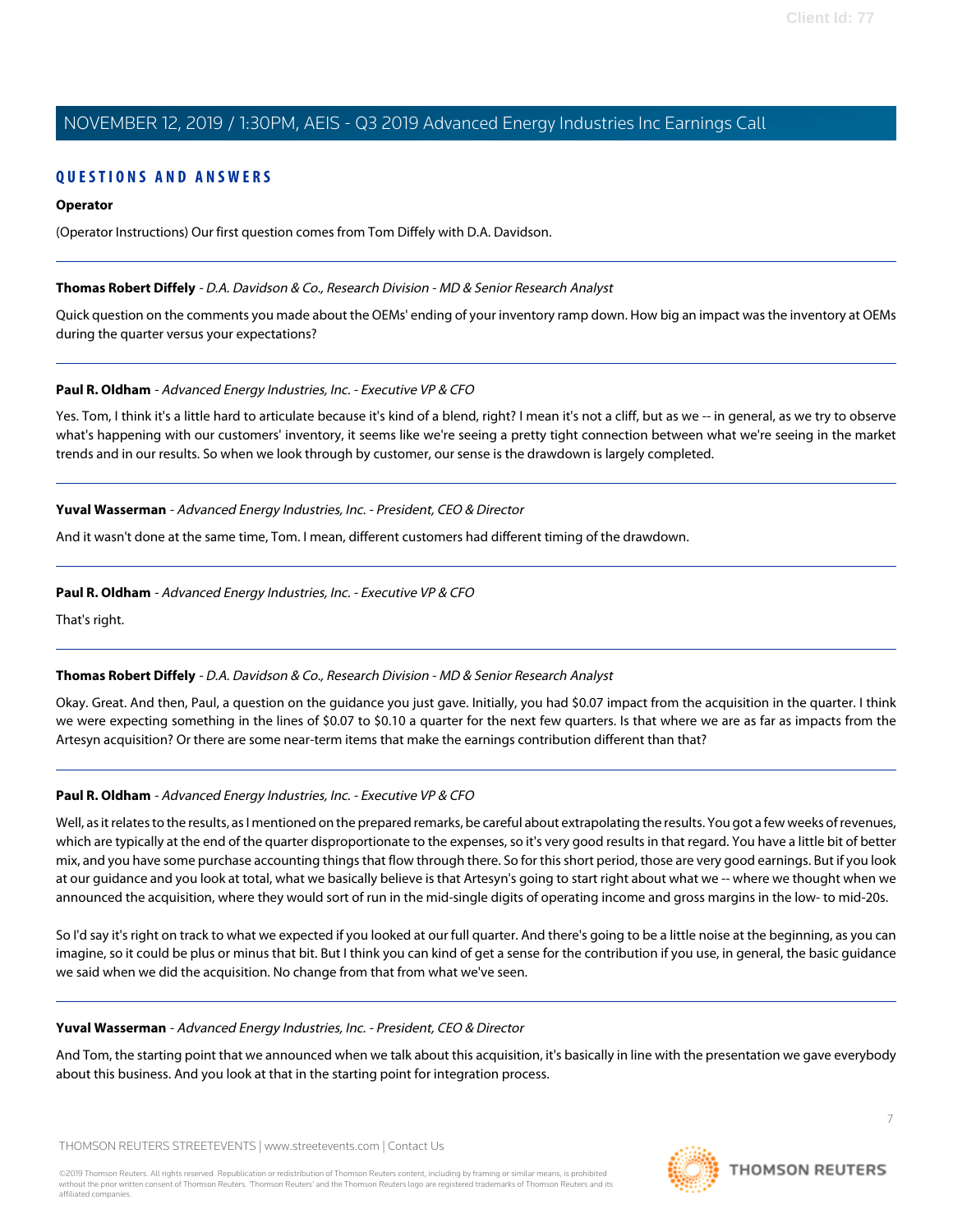### **Paul R. Oldham** - Advanced Energy Industries, Inc. - Executive VP & CFO

That's right.

### **Thomas Robert Diffely** - D.A. Davidson & Co., Research Division - MD & Senior Research Analyst

Okay. That sounds good. And then also [from a] bigger picture point of view, a lot of companies are starting to see the beginnings of a NAND recovery. Is there any way to I guess not quantify it, but determine whether or not this is the beginning of something larger or if it's just a (inaudible) business in the interim? Or how do you view the pickup in NAND business that we're seeing?

### **Yuval Wasserman** - Advanced Energy Industries, Inc. - President, CEO & Director

The way we look at that, Tom, is investment cycle. We don't have visibility beyond this quarter or maybe the next one. The other thing that we know from the industry, a lot of this investment is added capacity to existing lines or existing fabs. These are not greenfield fabs investment that we saw in 7 -- in 19 -- 2017. And for that reason, we look at that as investment cycle. And yes, it started with foundry/logic and now we see the investment cycle setting in the memory, in NAND.

### **Thomas Robert Diffely** - D.A. Davidson & Co., Research Division - MD & Senior Research Analyst

Okay. Finally, Paul, when you look at the Artesyn business, is there any particular seasonality that you see there?

### **Paul R. Oldham** - Advanced Energy Industries, Inc. - Executive VP & CFO

Typically, the fourth quarter is a stronger quarter on balance than the other quarters. Otherwise, it's a broader business, and it can be -- there are big projects for sure, so it can bounce around a little bit quarter-to-quarter based on the major projects that are happening. But in general, the fourth quarter is a little bit stronger quarter.

### **Operator**

Our next question comes from Krish Sankar with Cowen and Company.

### **Krish Sankar** - Cowen and Company, LLC, Research Division - MD & Senior Research Analyst

I had a couple of them. First one, Yuval, on the NAND recovery that you are seeing, kind of curious, do you, from your vantage point, are most of the power supplies being purchased by your customers, is it for 96 layer or 128th layer at this point?

**Yuval Wasserman** - Advanced Energy Industries, Inc. - President, CEO & Director

I can't comment on that, Krish. I think it's a combination, but I cannot give you a specific delineation how much is each.

### **Krish Sankar** - Cowen and Company, LLC, Research Division - MD & Senior Research Analyst

Got it. No worries. Is there -- from your vantage point, can you know the difference between -- is this a inventory replenishment, or is this a more cyclical recovery buy? Do you have any insight into that, especially on the NAND side?

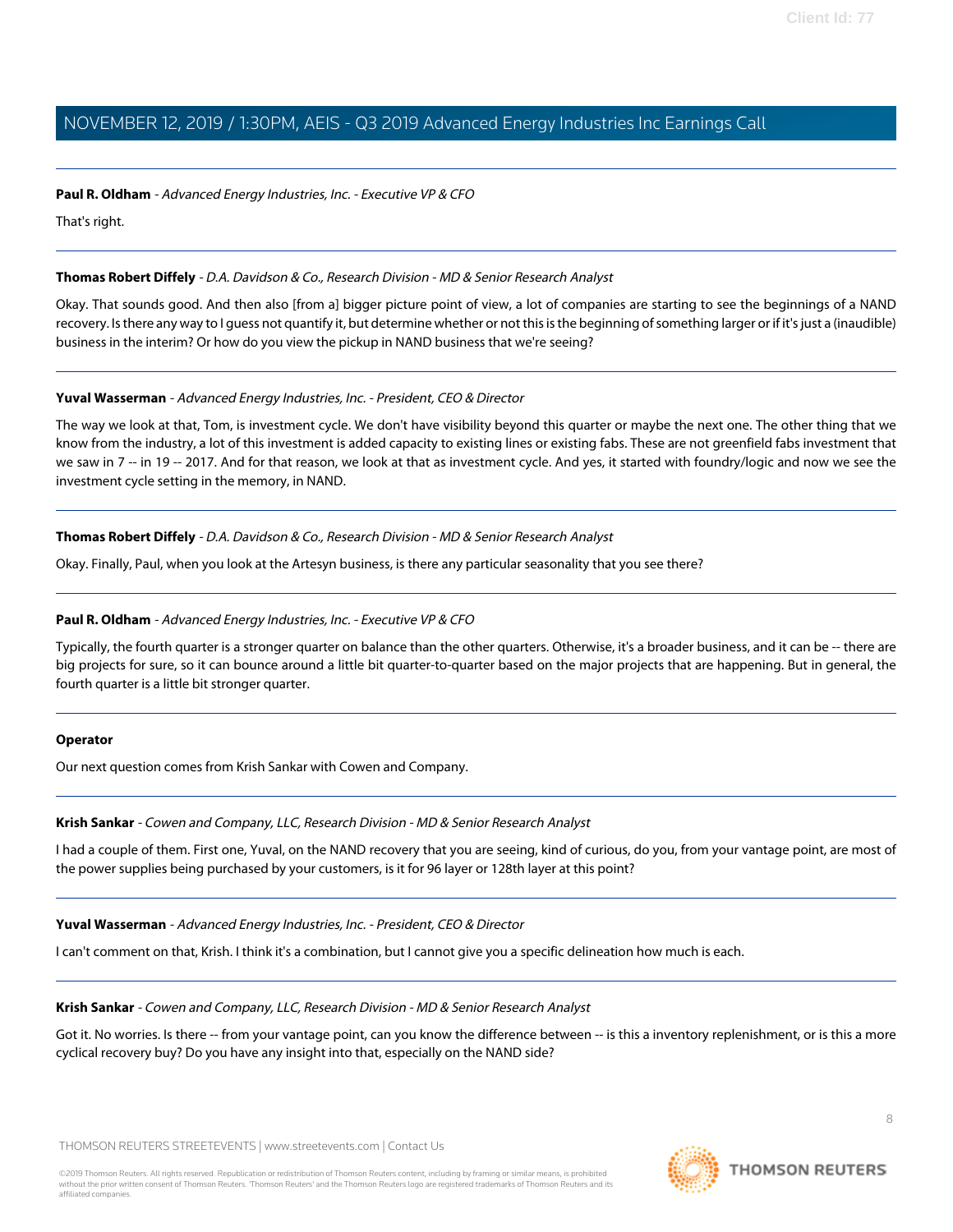### **Yuval Wasserman** - Advanced Energy Industries, Inc. - President, CEO & Director

No, we don't.

### **Krish Sankar** - Cowen and Company, LLC, Research Division - MD & Senior Research Analyst

Got it, got it. No worries. And then a question for Paul. Paul, thanks for the color on the Q4 guidance. You said the lower half of revenues is going to come from Artesyn in Q4. Is this fair to assume if we take that as the baseline, the December quarter Artesyn revenue, will the out quarter revenues in 2020 be determined basically by data center and telecom? Or should we think this run rate of revenue is a good assumption to use for 2020?

### **Paul R. Oldham** - Advanced Energy Industries, Inc. - Executive VP & CFO

Well, I think -- first, I'm not sure if I heard you correctly, but we said in our prepared remarks that Artesyn was a little more than 50% of the total, and I also mentioned that the fourth quarter tends to be a little stronger quarter than the others. So I wouldn't quite take the fourth quarter and just multiply it by 4. It will bounce around a little bit by quarter. But within that, the trends that we talked about on the call, I think, are the important ones and that is that we could see a little strengthening in data center over the course of the year, based on the market and some wins that we've had. That telecom and networking will be a little weaker because of the tariffs and the external markets that we're seeing. And I-- the industrial and medical is kind of a steady grower, although there is some project timing that will be in there. And I think if you look at our other markets, then the important thing is when we look at semi, going into next quarter, we continue to see solid growth there in the low- to mid-teens overall.

### **Krish Sankar** - Cowen and Company, LLC, Research Division - MD & Senior Research Analyst

Got it. That's very helpful. And then a final question, either for Yuval or Paul, on the reclassification. The semi equipment revenue was \$96.4 million in September and basically, in this point, I'm just kind of curious, if you look at calendar '20 or -- for you guys on that segment, how is it compared to calendar -- or calendar '19 compared to calendar '18? How much down is it on a year-over-year basis on the new reclassifications?

### **Paul R. Oldham** - Advanced Energy Industries, Inc. - Executive VP & CFO

Yes. If you look at the quarter, you can see that we're down about 20% year-on-year for the fourth quarter. And then we provided some breakout, Krish, in our -- in the -- in our presentation that actually gives you, by quarter, the numbers going back to 2018. So you can take a look at that, and it's all right there.

### **Operator**

Our next question comes from Amanda Scarnati with Citi.

# **Amanda Marie Scarnati** - Citigroup Inc, Research Division - Semiconductor Consumable Analyst

Can you just go back to talk a little bit about the run rate in data center and telecom? Yuval, you mentioned that 4Q data center should surpass last year's run rate, whereas 4Q telecom should be below the historical run rate before potentially recovering. Could you just talk about what those run rates look like in the fourth quarter? I know you said it's sort of seasonally strong, but any way you can sort of help us understand and quantify that for our model?

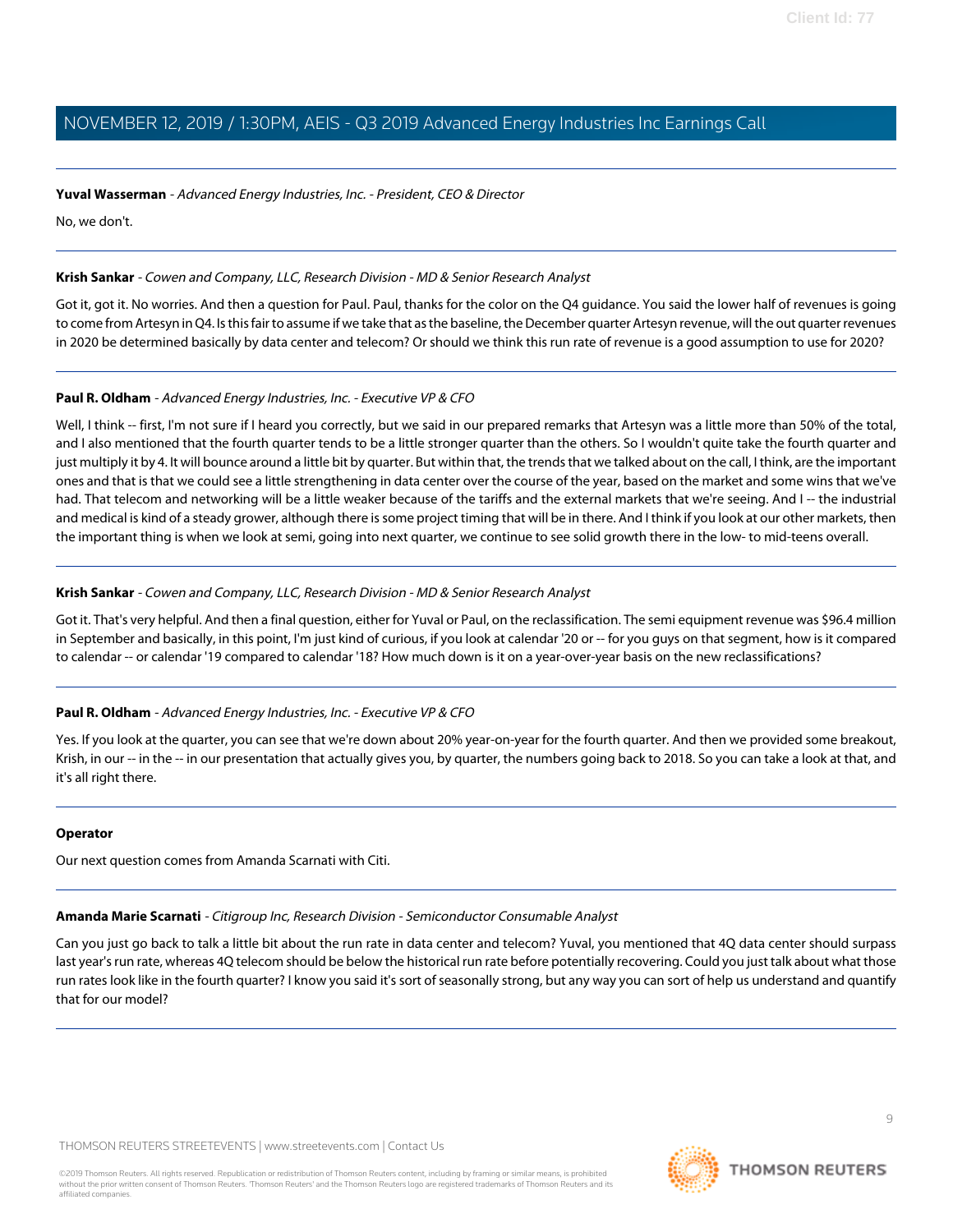### **Yuval Wasserman** - Advanced Energy Industries, Inc. - President, CEO & Director

I'm not sure I can quantify, but I can give you a little of background. On the data centers hyperscale, what we saw -- there was a wave of investments in 2018, and since then we were through a period of digestion. And this is right now coming to an end, and we see a recovery in data center hyperscale with new waves of investment, and that is accelerated by some really important design wins we had in hyperscale, right? And that, basically, will influence the results of Q4 this year. I'm not sure if we broke it down in terms of the historical run rate, but we may have in the [Q] -do you have that, Paul?

### **Paul R. Oldham** - Advanced Energy Industries, Inc. - Executive VP & CFO

Yes. If you look, Amanda, in the, again, the supplemental information on Page 8, we did break down, for the full year, the split between the different markets. And I think you can use that as kind of a stake in the ground. If you look at that, there's a pie chart, last year, about 40% of the business on -- the new classification business, our basis was data center. About 33% was telecom and networking, and industrial and medical was about 25%.

**Yuval Wasserman** - Advanced Energy Industries, Inc. - President, CEO & Director

Yes.

**Paul R. Oldham** - Advanced Energy Industries, Inc. - Executive VP & CFO

And then there's semis like nominal, a couple of percent. That's (inaudible)

### **Yuval Wasserman** - Advanced Energy Industries, Inc. - President, CEO & Director

That's our transfer for Artesyn, 2018.

### **Paul R. Oldham** - Advanced Energy Industries, Inc. - Executive VP & CFO

That's right. But if you use that and combine it with the color, you get a rough size of what's happening in the market.

### **Yuval Wasserman** - Advanced Energy Industries, Inc. - President, CEO & Director

But the important thing, Amanda, is data center hyperscale is recovering, went through digestion after the investments in 2018, and in conjunction with some really important design wins in hyperscale we had, we see a fairly strong recovery in Q4.

### **Amanda Marie Scarnati** - Citigroup Inc, Research Division - Semiconductor Consumable Analyst

And then on the 5G side, can you just talk about your growth opportunity in 5G relative to what Artesyn had in 4G? And what the expectations are for that revenue growth? I think you said it's nominal for 5G at this point.

### **Yuval Wasserman** - Advanced Energy Industries, Inc. - President, CEO & Director

Yes. That's a great question. And if you look at what's happening right now, we are at the beginning of the investment in 5G infrastructure. And this is basically the base stations' investment. There is still investment in 4G and slow emerging investment in 5G. It's very different from the hype we see around the handheld devices. There is a lot of investment right now related to smartphones that are 5G capable that drives demand in the

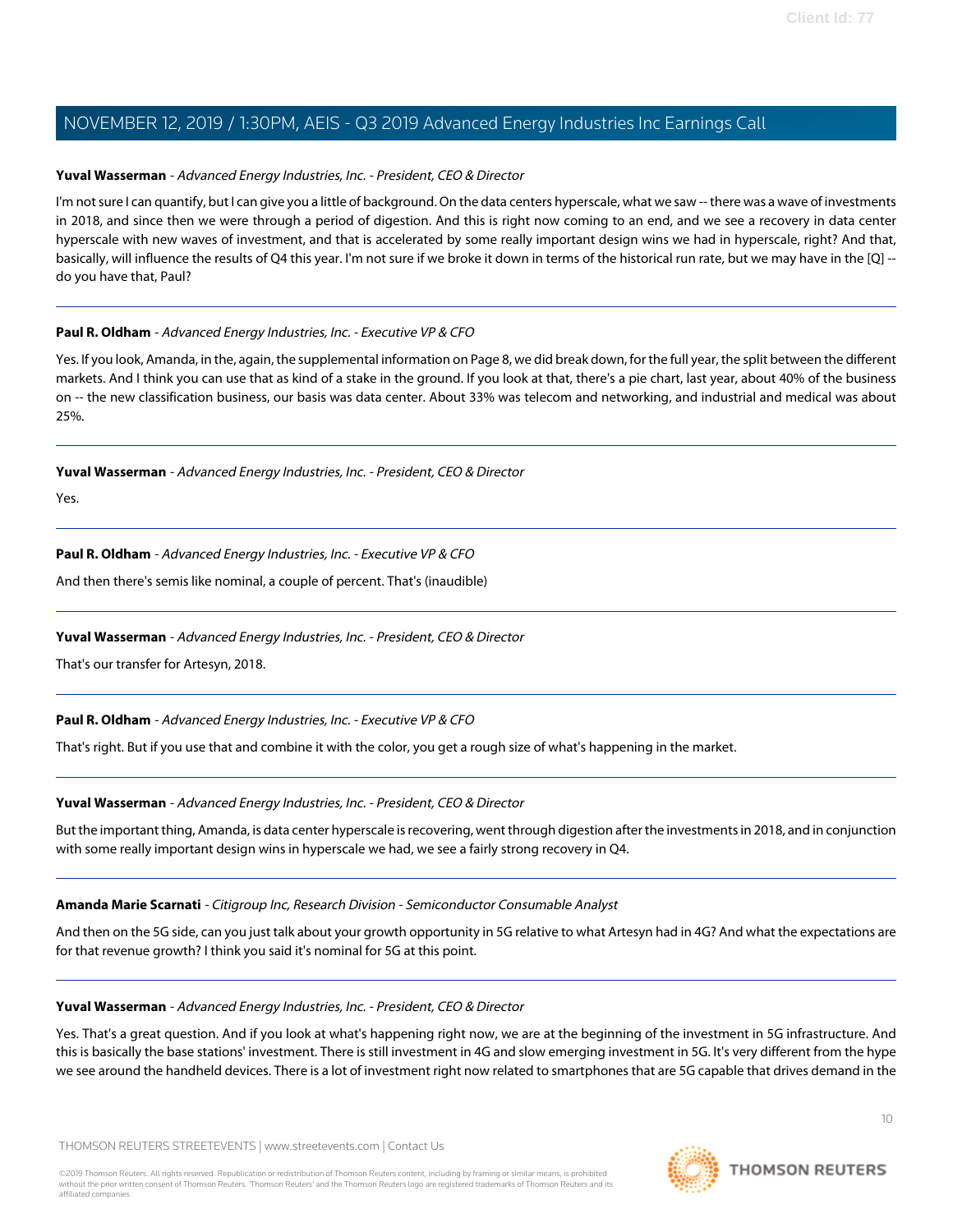semiconductor chip industry. The investment in the infrastructure of 5G is different. We are just at the beginning, it's a slow ramp, and because of some of the trade wars and macroeconomical pressures or headwinds, we saw some pushouts in this area as well and that's why we even made the comment that the 5G is not going to recover as strong as people believe initially as a whole 5G industry. So we need to look differently at handheld devices able 5G versus the infrastructure.

### **Amanda Marie Scarnati** - Citigroup Inc, Research Division - Semiconductor Consumable Analyst

Great. And then the last question I have is on TSMC. Obviously, TSMC increased their CapEx budget quite substantially and that seems to be reflected in your results and your guidance on the semiconductor side of the business. How much of this do you think is more of a pull forward in terms of what their expectations are in technology nodes? Or is this sort of a new normal, do you think?

### **Yuval Wasserman** - Advanced Energy Industries, Inc. - President, CEO & Director

I think it's a combination of both, and if you look at TSMC, they got a 2020 CapEx flat, right? So we look at the bad, it's basically a combination of both.

### **Operator**

And the next question comes from Pavel Molchanov with Raymond James.

### **Pavel S. Molchanov** - Raymond James & Associates, Inc., Research Division - Energy Analyst

First, just a quick one on the balance sheet. You've almost precisely matched your debt balance versus your cash balance and obviously, that is pretty cheap these days, but I imagine there are still some costs to carry on that. So I'm curious why not use some of that cash to repay half, 2/3 of the acquisition loan?

### **Paul R. Oldham** - Advanced Energy Industries, Inc. - Executive VP & CFO

That's a good question, Pavel. I think we've stated from a capital allocation perspective, as we go forward, our first priority would be to -- would be for debt reduction. The pace of that, we'll manage as we go forward, and recall that is a pretty low cost to debt at LIBOR plus 75 basis points. So that's what we will focus on. We'd like to get a couple of quarters under our belt here and be prudent. But directionally, you're right, we will be bringing the debt levels down. We'd like to see the gross debt sort of more in the 1.5x EBITDA, which we're a little higher than that now. So we'll work towards that as we run the business for a few quarters and get through some of the integration and other activities that we're working on.

### **Pavel S. Molchanov** - Raymond James & Associates, Inc., Research Division - Energy Analyst

Okay. In thinking about the macro headwinds, seems like everybody in the industrial landscape is talking about that. So U.S., China is pretty clear, but I know you guys also have a historically sizable footprint in Europe and so I thought I would ask if the kind of the Brexit and the uncertainty over the EU, maybe the elections there, et cetera, is that also one of the issues you guys are dealing with?

### **Yuval Wasserman** - Advanced Energy Industries, Inc. - President, CEO & Director

I don't think so, Pavel. I think some of the headwinds we see on our side has to do with the automotive industry, for example, that right now see some headwinds; and general industrial applications, some of them related to just manufacturing investment. And if you look at the global manufacturing equipment and infrastructure investments, it's in decline. And that's not only in Europe. That's -- we see that across the board.

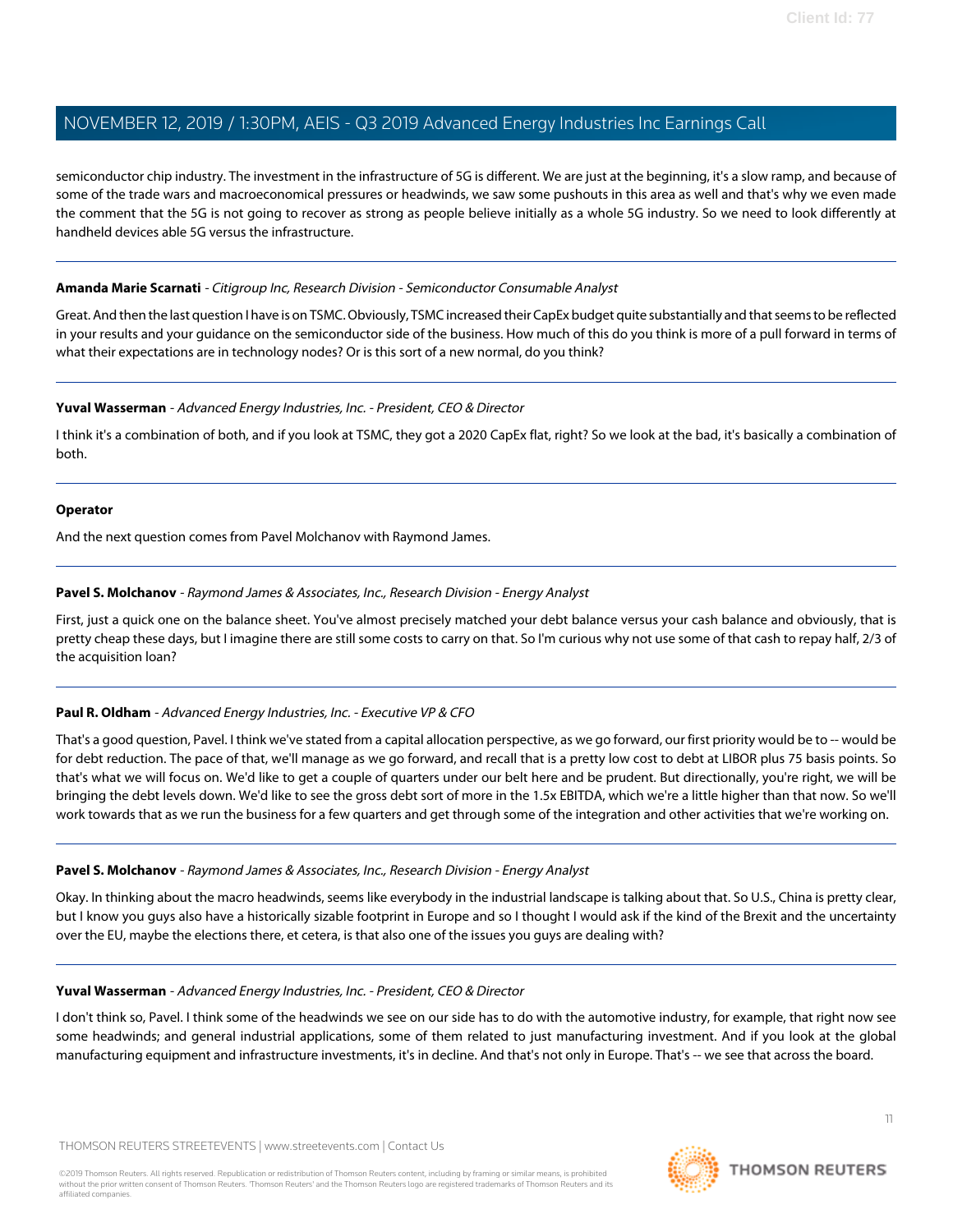#### **Operator**

(Operator Instructions) Our next question comes from Mehdi Hosseini with SIG.

#### **Mehdi Hosseini** - Susquehanna Financial Group, LLLP, Research Division - Senior Analyst

Just have one short follow-up for the team. I'm just trying to better understand how you're going to manage inventory for a new set of customers like data centers, and how you're going to be able to forecast that? I find the semi cap end market quite different than some of the new markets that have -- that is not part of your business and I want to understand working capital management and how you're able to provide guide, given the lack of experience when it comes to like data centers?

### **Yuval Wasserman** - Advanced Energy Industries, Inc. - President, CEO & Director

So let me talk about the go-to-market strategy or what you perceive as lack of experience. We acquired Artesyn. That came with a very strong and capable management team. People that had been in the industry for more than 20 years; each of the executives more than 20, 25 years; people that have been in the industry for this long time, engaged with customers, engaged with partners, engaged with distribution channel. There is serious depth of knowledge and experience in the company relative to the data center hyperscale. Regarding the inventory, I'm not sure about the question was, but I'll ask maybe Paul to answer.

### **Paul R. Oldham** - Advanced Energy Industries, Inc. - Executive VP & CFO

Yes. So it's a good question, Mehdi, and one of the things that we're doing, as you see, is that we are breaking out the revenues by market because you're right, the market trends are different depending on the various markets that we sell our power supplies into. And in conjunction with that, we'll give color directionally and we'll obviously give results within those markets, so that you can see that. But within each of those markets, we have products and we have the manufacturing strategies that sell those products, and we'll manage it just like our other -- all the other products that we have. There is a process for that, that looks at customer demand and assesses what the impact of new products will be and projects what we'll build and what inventory therefore that we'll need. It'll be a very common process and common practices across that. One thing I will note is that Artesyn does tend to have -- run a higher backlog (inaudible) products in those markets than we typically do in semi, where it's more of a just in time or a pull basis. So that does give a little more visibility in those markets.

### **Mehdi Hosseini** - Susquehanna Financial Group, LLLP, Research Division - Senior Analyst

The higher backlog is very helpful. Just want to go back to Yuval's comment. The entire data center end market is fairly new, and I think over the past 5, 6 years, it has become more impactful on the supply and demand for components and other products, and they're increasingly pushing down inventory to their suppliers and making them to hold inventory for them as they adopt the consumption model. And I just -- perhaps a better question for you is, are you also, given the depth of the experience within Artesyn, are you seeing these kind of trend where data center customers wanting you to hold more inventory as they change their business model to one that is more consumption-driven?

### **Yuval Wasserman** - Advanced Energy Industries, Inc. - President, CEO & Director

No. We don't see that. Look -- again, Artesyn has been active in this business for many years, has a deep intimate relationship with customers, with distributed engineering centers very close to where the customers operate. And the reason we got all the recent very important design wins with the hyperscale customers has to do with following: very high efficiency rate of conversion. As you know, Mehdi, higher efficiency means lower thermal and lower cost of cooling water or cooling processes in data centers. Form factor with high power density that allows them to fit right in the size of the customer's rack, right? And extremely responsive and capable engineering team that is able to turn on a dime and work with the customers on next-generation devices.

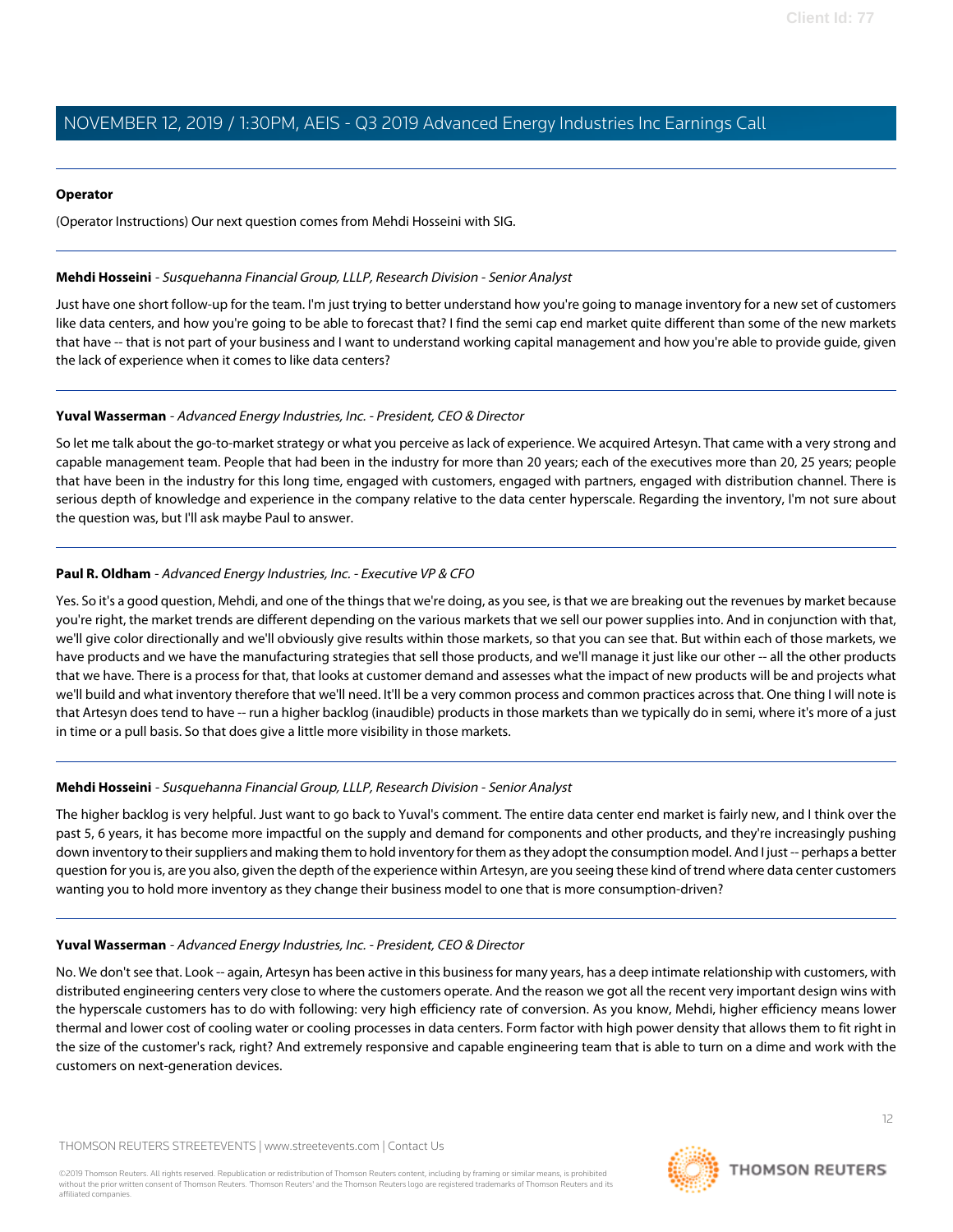The footprint of the company right now, with factories in multiple places around Asia, allows the company to choose where to manufacture the capacity that is required by the customers. And that gives -- that flexibility gives some of the customers the comfort level they can choose which country to buy the product from. So this agility, flexibility, continuity of business and very competitive products when it comes to power density, power conversion and the responsiveness are the main reason we continue to win those important design wins.

### **Operator**

Our next question comes from Quinn Bolton with Needham & Company.

### **Yu Shi** - Needham & Company, LLC, Research Division - Associate

This is Charles Shi on behalf of Quinn. So first off, congratulations on the strong results. I have 2-part question on your new product lines, including RPS, I mean maybe a little bit on RF match, but [maybe] this question has been answered in the past. So first in the long term, how should I think about this [TAM] expansion brought by you guys entering RPS and RF match? And if I remember correctly, the TAM of RF and DC generator was about \$1 billion per year based on 2018 numbers and then I have second part I'll ask later.

### **Yuval Wasserman** - Advanced Energy Industries, Inc. - President, CEO & Director

So just a comment, we are not entering into the RF match business. We have been in the RF match business for decades, and we are the market leader in RF matching. The important comment about RF matching is that it has become more and more critical technology and enabling technology, especially as you go into more complex action to position applications. AE's match technology is extremely sophisticated and very advanced to the point that we enable a lot of our customers to perform the processes that they need to perform for these advanced application.

That's the reason we saw a surge in our revenue above the market growth, driven by significant increase in our RF match business last quarter and going forward. On the RPS side, you're right. The RPS is a business that Advanced Energy did not served for years due to IP limitations and contractual limitations we had with competitors. However, the market right now is hungry for enabling, capable, quality supplier for remote plasma source products. We believe that we have not only the product performance and the capability, but also the quality and the reliability and the service capabilities to support the customers globally. We have seen tremendous increase in the number of units that go into new customer programs and tools for remote plasma source applications from Advanced Energy.

So our remote plasma source product is very capable, very competitive, and coming from a very low market share, we view that opportunity as a growth opportunity for Advanced Energy. We will expand more on that strategy during the Analyst Day.

### **Yu Shi** - Needham & Company, LLC, Research Division - Associate

Great. So maybe a follow-up is really -- relatively shorter-term. In terms of RPS, how should I think about the revenue ramp? I understand from design win to really meaningful revenue contribution, it may take a little bit long time, and how should I think about that? And specifically on Q4, do you see meaningful contribution from your RPS, new products?

### **Yuval Wasserman** - Advanced Energy Industries, Inc. - President, CEO & Director

We see growth in Q4 coming from our RPS product. We are not at the stage right now that we are willing to disclose it. But we will -- we expect to see growth coming from RPS.